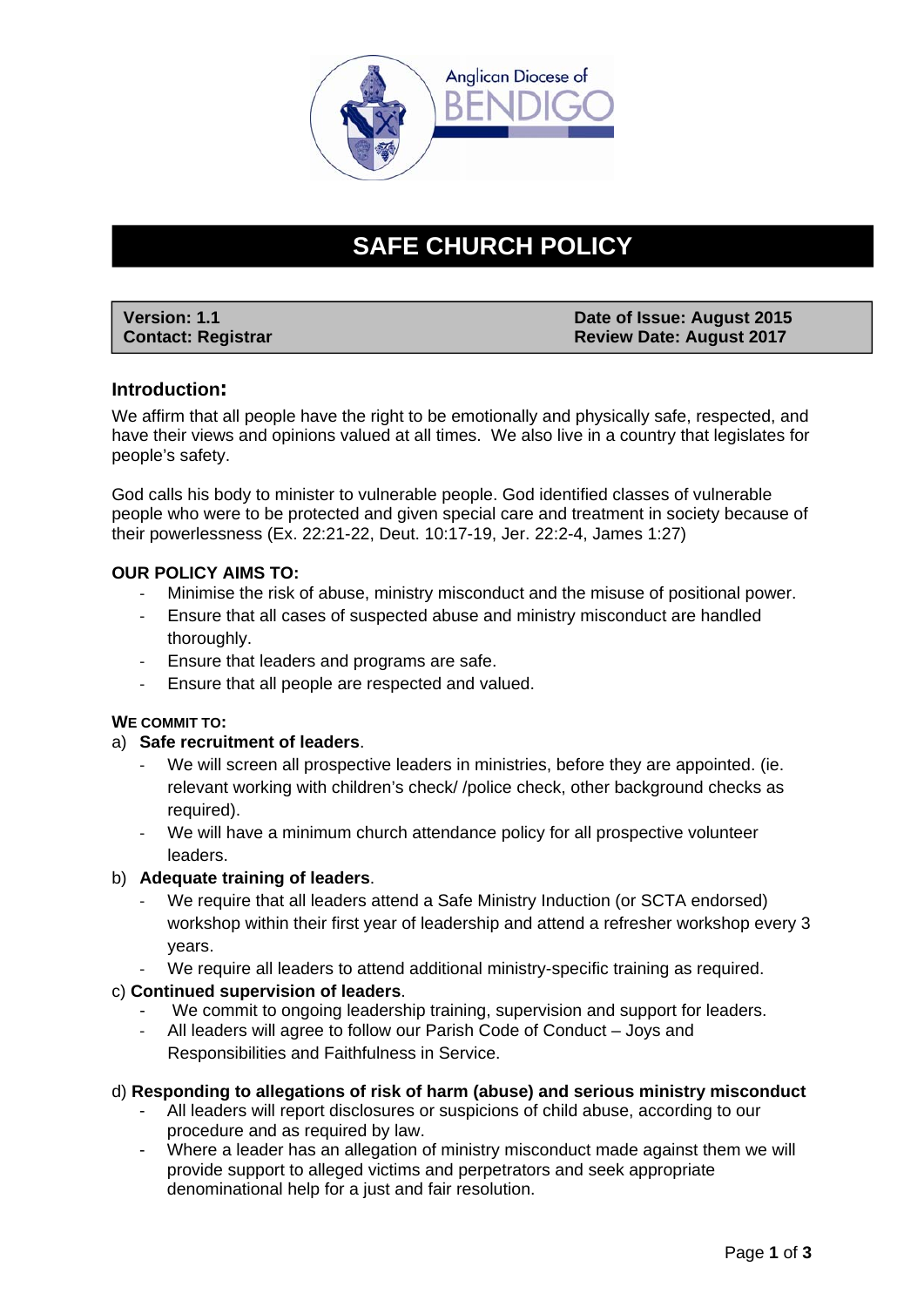## e) **Safe environments in our ministry programs**

- We will service participants as servants of Christ, commit to the good news of Jesus and lead in spiritually non-abusive ways.
- We will afford participants a say in the programs and activities in which they participate by; fostering and valuing their ideas, and encouraging participation
- We will obtain appropriate information relating to the program participants, including children's health and family situation, to ensure that we are able to care for their physical and emotional needs.
- ‐ All leaders will discharge their duty of care through the use of forms, checklists and templates for establishment and maintenance of safe environments in our church.
- ‐ A Safety Team will be appointed by Parish Council to ensure the maintenance of a Safe Church community. At a minimum: Workplace Health & Safety risk, fire safety, building safety, first aid, food safety, safe transport, incident and emergency procedures must be reviewed and records maintained.
- ‐ Ministry Coordinators are to complete a written ministry approval process, at a minimum annually. The process of written accountability, where the senior church leaders approve the conduct of a program or events that is to take place in the church/organization name.

## *Definitions***:**

*Child*: a person who is under the age of 18 years.

*Leaders*: includes Rectors, Parish & Diocese employees, Parish Council office holders and others as identified. Anyone who has any appointed role as a leader within a congregation and is not limited to licensed clergy.

*Safe Environment*: discharges duty of care by taking steps to keep all those in our care safe, including e.g. spiritual, physical, sexual, emotional abuse (including bullying) or neglect.

*The Safety Team*: is a group appointed by Parish Council with responsibility for the oversight of the implementation of the Workplace Health and Safety and Safe Ministry Policy and supporting documentation and processes in local churches/organisations. The aim of a Safety team is to share the workload. Accountability for safety is the responsibility of Parish Wardens.

.

*Minimum Church attendance*: as per Parish Administration Act 2010 (Electoral Roll Clauses 3.4 & 3.5) that is, for the last three months has participated in worship and the life of the Parish.

*Ministry Coordinators*: Oversee a group of programs and or events in the church, for example the children and youth leaders. This is a role that should be undertaken by a senior church leader e.g. priest/pastors, elders, deacons as it contains significant positional power.

*Safe Leaders*: has been through a recruitment process, understands the responsibilities, is supervised and is an accountable team player.

*Safe Ministry program*: all risks have been assessed and events thought through and planned. These programs have had permission to proceed from Parish Council.